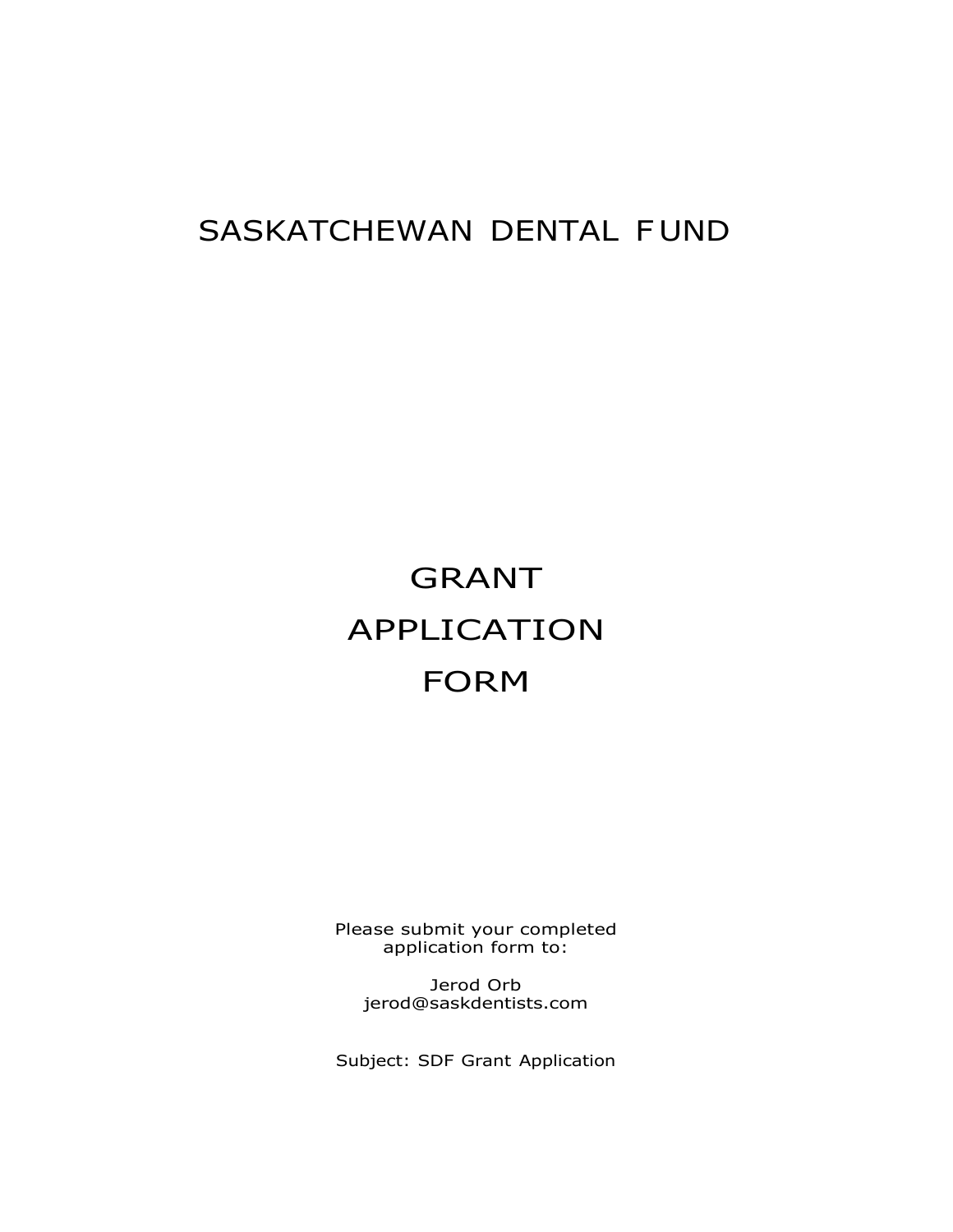Saskatchewan Dental Fund (SDF) grant program can support a wide range of organizational needs as they pertain to its mission and charitable purposes. The SDF invites you to get in touch via email to open discussion of your needs, ideas, and eligibility requirements prior to completing and submitting the application.

The granting guidelines are listed here for you to review prior to contacting SDF or submitting an application form.

- 1) Grants will only be made to Saskatchewan-based not-for-profit organizations with Revenue Canada Charitable Registration Numbers or other Saskatchewan-based qualified recipients under the Income Tax Act.
- 2) Organizations must demonstrate a strong and committed board of directors or governing body, fiscal responsibility, and management qualifications.
- 3) Grants are awarded for definite purposes.
- 4) Preference is given to projects which:
	- a) Ensure that Saskatchewan residents receive safe and appropriate quality dental care as part of their overall health care;
	- b) Deliver evidence-based dental care in a community setting which provides dental services to vulnerable populations;
	- c) Promote volunteer participation and citizen involvement in the dental community.
- 5) Capital projects will be considered if there is a demonstrated need.

Project proposals not eligible for funding are those that:

- 1) Support only operating expenses of established organizations or programs;
- 2) Go towards wages or salaries;
- 3) Go towards operating or capital deficits;
- 4) Go towards annual fund drives for sustaining support;
- 5) Establish or add to endowment funds;
- 6) Promote politically partisan activities;
- 7) Provide general conference support.

There will be an ongoing evaluation reporting process. The expectation is that the successful applicant will provide ongoing evidence of achieving certain milestones. These milestones would be discussed and agreed upon prior to funding. Projects that don't meet the agreed criteria may lose their funding.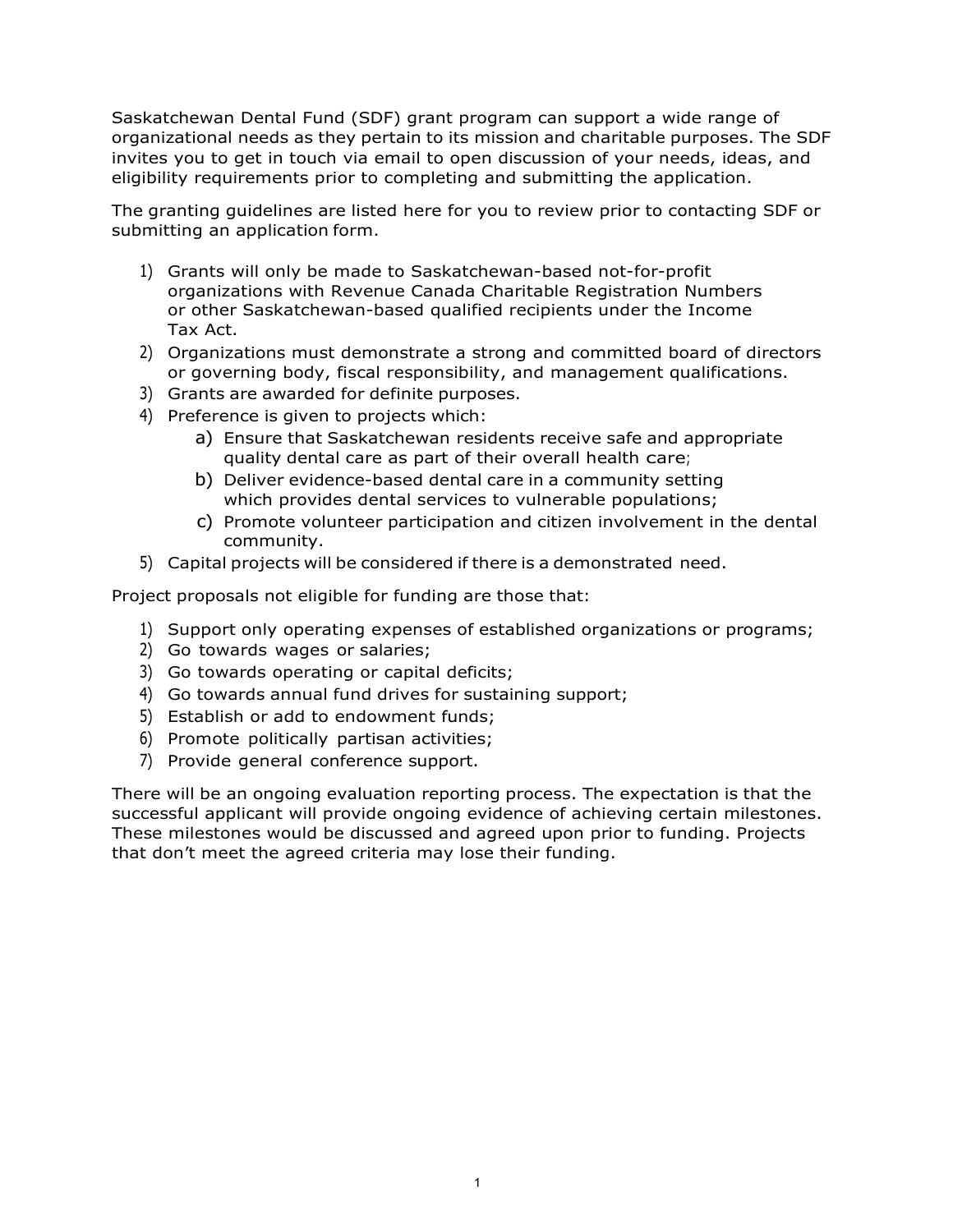## APPLICATION FORM

| <b>Organization Contact Information</b>                                                                    |                                                                                   |
|------------------------------------------------------------------------------------------------------------|-----------------------------------------------------------------------------------|
|                                                                                                            |                                                                                   |
|                                                                                                            |                                                                                   |
|                                                                                                            |                                                                                   |
|                                                                                                            |                                                                                   |
|                                                                                                            |                                                                                   |
|                                                                                                            |                                                                                   |
|                                                                                                            | Year Established: _________No. of Employees: _______No. of Members: _____________ |
| <b>CRA Information</b><br>Charitable Registration Number (if applicable): ________________________________ |                                                                                   |
| <b>Project Information</b>                                                                                 |                                                                                   |
|                                                                                                            |                                                                                   |
|                                                                                                            |                                                                                   |
| Project Start Date (if applicable): Project Completion Date: ____________                                  |                                                                                   |
| Project Type:                                                                                              | One-Time Capital Project    Program   Renovation or Upgrade   Seed Money          |

If the applicant is receiving funding for the same project from another source, please indicate the following information:

Name of additional funding source: Amount of other funds received or applied for: \_\_\_\_\_\_\_\_\_\_\_\_\_\_\_\_\_\_\_\_\_\_\_\_\_\_\_\_\_\_\_\_\_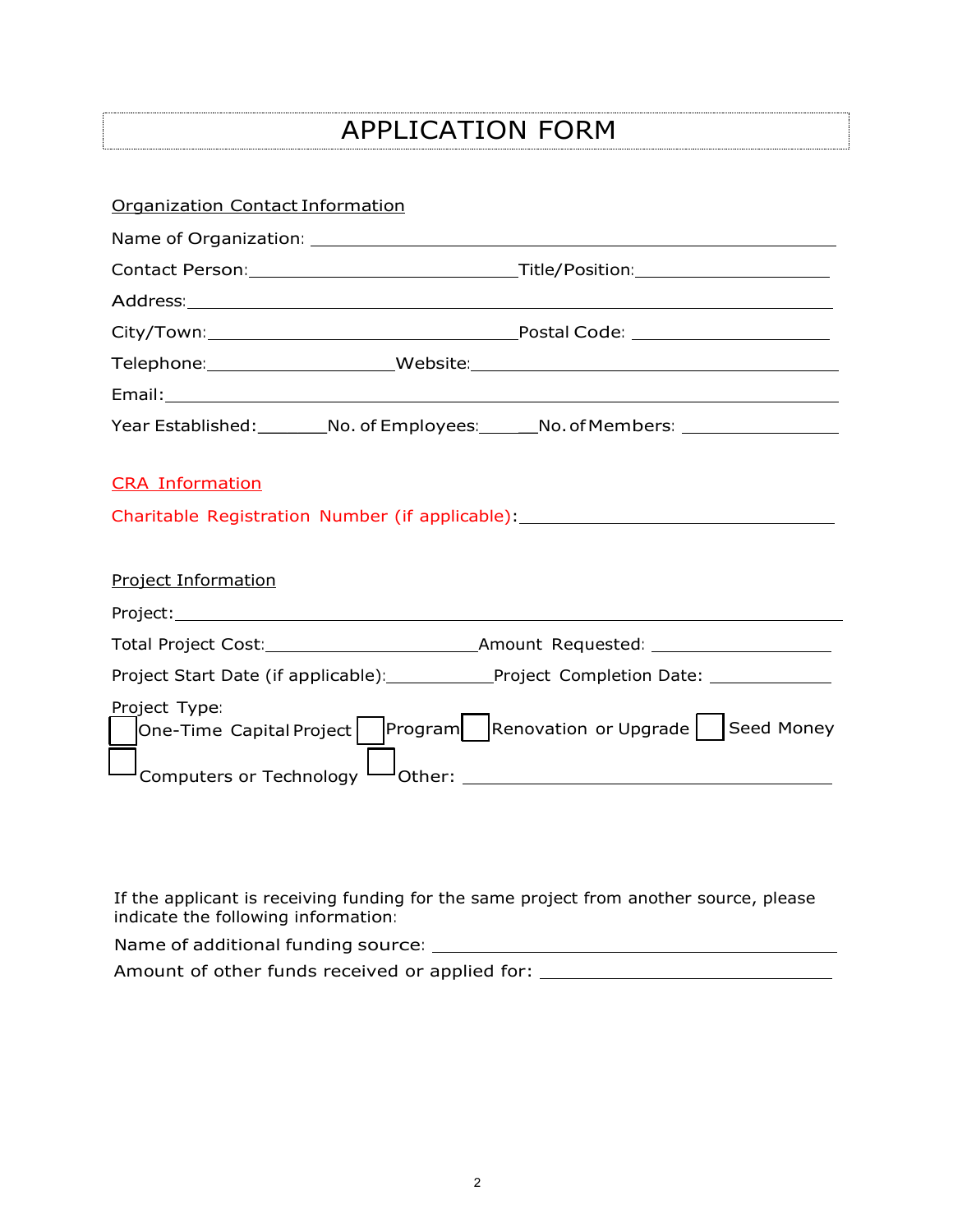Questions – please fill in as much detail as you feel is necessary.

1) Provide a brief statement of the purpose of the project.

2) Cite evidence of the community need for the project, specifically stating its benefits to the community. If applicable, describe consultations held with other organizations that relate to this project.

3) Provide more details about the constituents you will serve and how you will serve them. How many people will be served by the project?

4) How will the project be monitored, and the results evaluated?

5) What financial resources will be available for this project's continuation (if applicable)?